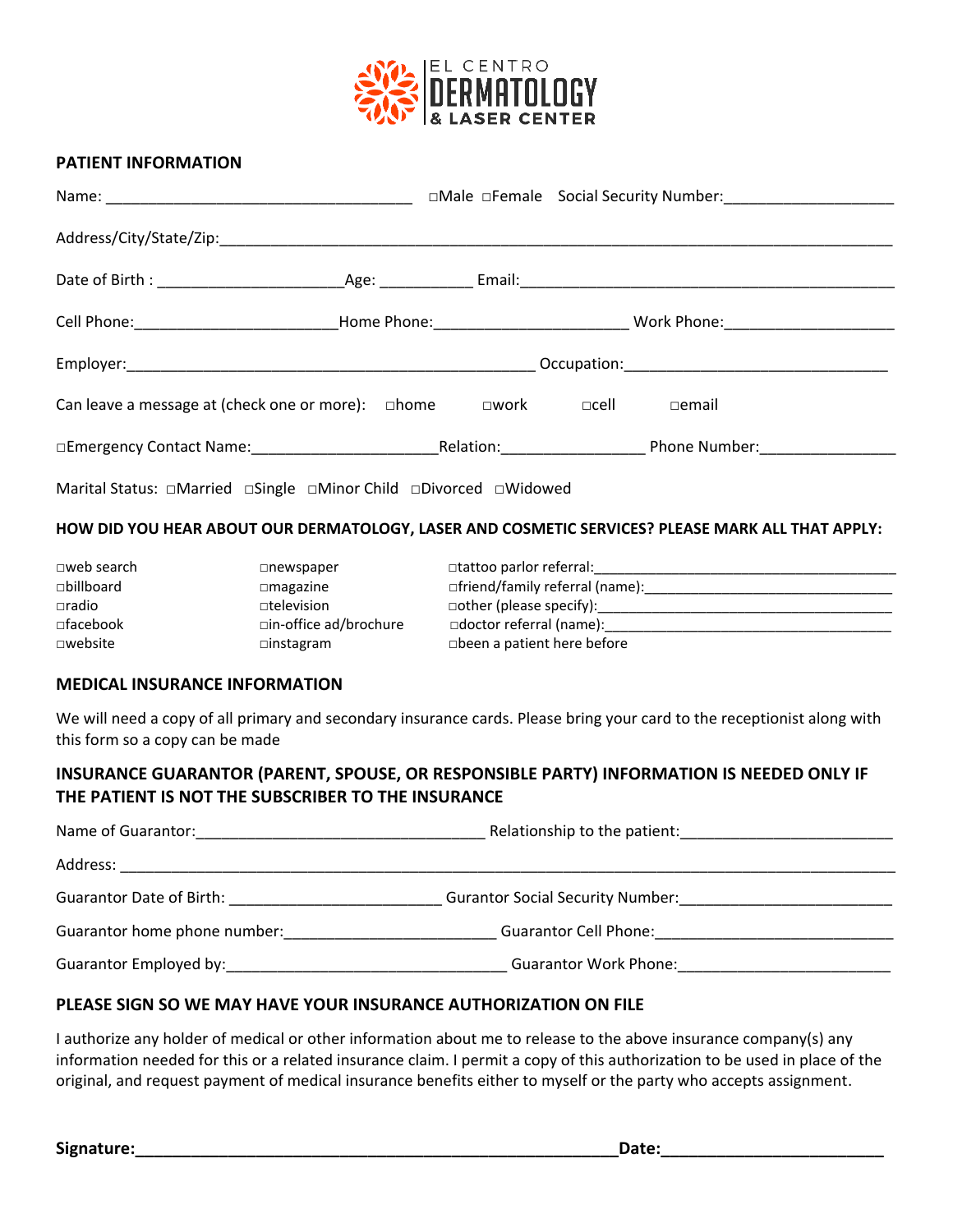

# **OFFICE PAYMENT FINANCIAL POLICY**

As Part of our commitment to offer excellent medical and professional care to you and your family, we would like to present our office payment policy in order to minimize misunderstandings about our policy. Our fees and methods of payments are comparable with physicians in the area. This includes payment for the office visit and any tests that are performed. We commonly require payment at the time of check in.

#### **SELF-PAY FINANCIAL POLICY**

- 1. We require that 100% of the first/initial visit fee be paid at the time care is rendered.
- 2. Payment plans can be arranged. Please make an appointment with our patient care representative.
- 3. Treatment may not be administered to any patient whose balance exceeds \$250.00.

#### **COMMERCIAL, HMO, AND PPO INSURANCE FINANCIAL POLICY**

- 1. We need for you to understand that your insurance coverage is just that, YOUR coverage. It does not release you from any financial obligations for the services we rendered to you. It is YOUR responsibility to know your coverage benefits. (Examples: Deductible, co-insurance, co-pays, etc.). This information will assist you in making educated decisions regarding your treatment and financial obligations.
- 2. If you are a new patient, or your insurance ever changes, you must furnish us with a copy of your current insurance card prior to treatment. Without this information, you will be considered as a cash patient.
- 3. If an HMO plan insures you, it is your responsibility to contact your Primary Care Physician to obtain the necessary referral or authorization number.
- 4. Our office has no knowledge of the exact amount your insurance carrier will allow. We will make every attempt to bill and collect the allowed amount from the insurance company. If for any reason our insurance company does not cover treatment within 90 days, you will be billed for all outstanding dates of service. We will collect 100% of the allowed rates that should be applied to your insurance policy's deductible. If allowed rates are not known, there will be a minimum of 20% of the bill collected at the time of service.
- 5. Once ALL insurance payments have been received and it is deemed you have made an overpayment, we will refund any overpayment to you promptly.

#### **MEDICARE POLICY**

- 1. Medicare requires that you pay an annual deductible per calendar year. We collect any outstanding deductible due on the day that services are rendered unless your secondary/supplemental carrier pays the Medicare Part B deductible. It is YOUR responsibility to know your secondary/supplemental insurance coverage.
- 2. After the deductible is satisfied, Medicare will pay 80% of allowed charges. If you do not have secondary/supplemental coverage, you will be responsible for 20% of those charges on the day the services are rendered.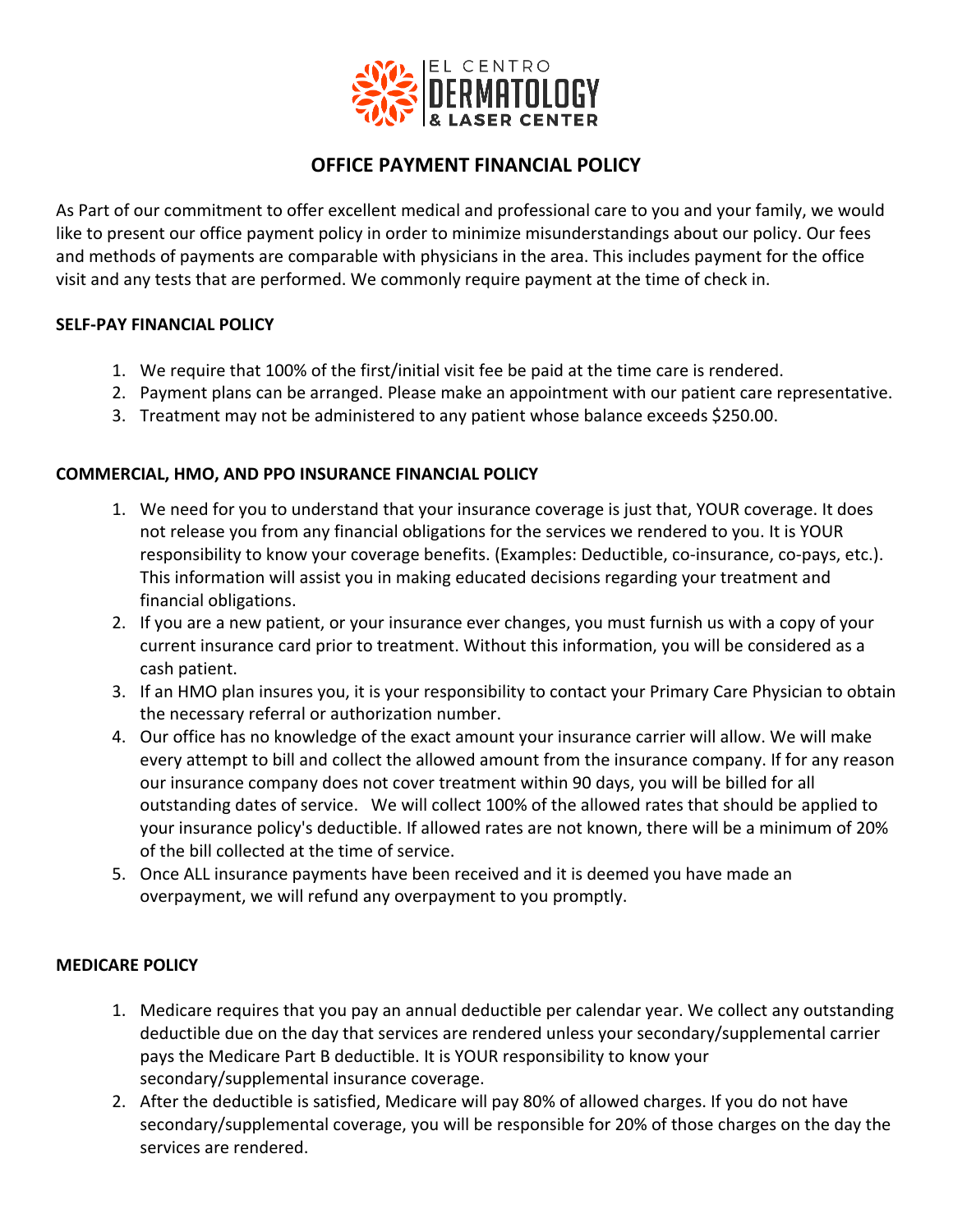3. Medicare does not pay for all outpatient medical costs. By law, we cannot "write off" the difference, therefore, you are responsible to pay us if there is a balance.

## **MISCELLANEOUS INFORMATION**

- 1. We accept cash, debit cards (with credit card logo), check, Visa, MasterCard, and Discover.
- 2. We require that amount due be paid at the time of service. Please make an appointment with our patient care representative to discuss any financial questions or concerns.
- 3. The fee for a returned check is \$15.00. If you submit a check with insufficient funds, your professional treatment may be suspended until your balance is paid. Checks will no longer be accepted from a patient who has had a returned check.
- 4. Any laboratory (bloodwork, x-rays, pathology, etc.) test which requires an outside lab company will be billed separately by that lab company.
- 5. You must present a current insurance card and ID at the time of your visit.
- 6. Every effort will be made to ensure that you receive timely communications relating to your account; however it is your responsibility to inform us of any change in name, address, phone or insurance coverage.
- 7. Statements are sent every 30 days
- 8. It is against federal law if physicians don't bill patients for the balance due after an insurance company payment.
- 9. Any patient account balance over 90 days past due, who does not have a financial payment contract, will be turned over to an outside collection agency. This also includes any patient account balances that have defaulted from their financial payment contract.
- 10. There is a \$35.00 fee to copy records, unless we are copying for a sub-specialty appointment that we refer.
- 11. All cosmetic procedure fee(s) will be collected in full at the time of service. Payment methods are cash, personal check or credit card (Visa, MasterCard, or Discover).
- 12. Your insurance will be billed under Anthony Huynh Medical Group, Inc. El Centro Dermatology and Laser Center is registered as a DBA (Doing Business As) under Anthony Huynh Medical Group, Inc.
- 13. We reserve the right to change our financial policy at any time.

Your signature below signifies that you understand our financial policy and your responsibility regarding charges incurred in this office.

**Signature:\_\_\_\_\_\_\_\_\_\_\_\_\_\_\_\_\_\_\_\_\_\_\_\_\_\_\_\_\_\_\_\_\_\_\_\_\_\_\_\_\_\_\_\_\_\_Date:\_\_\_\_\_\_\_\_\_\_\_\_\_\_\_\_\_\_\_\_\_\_\_\_\_\_\_**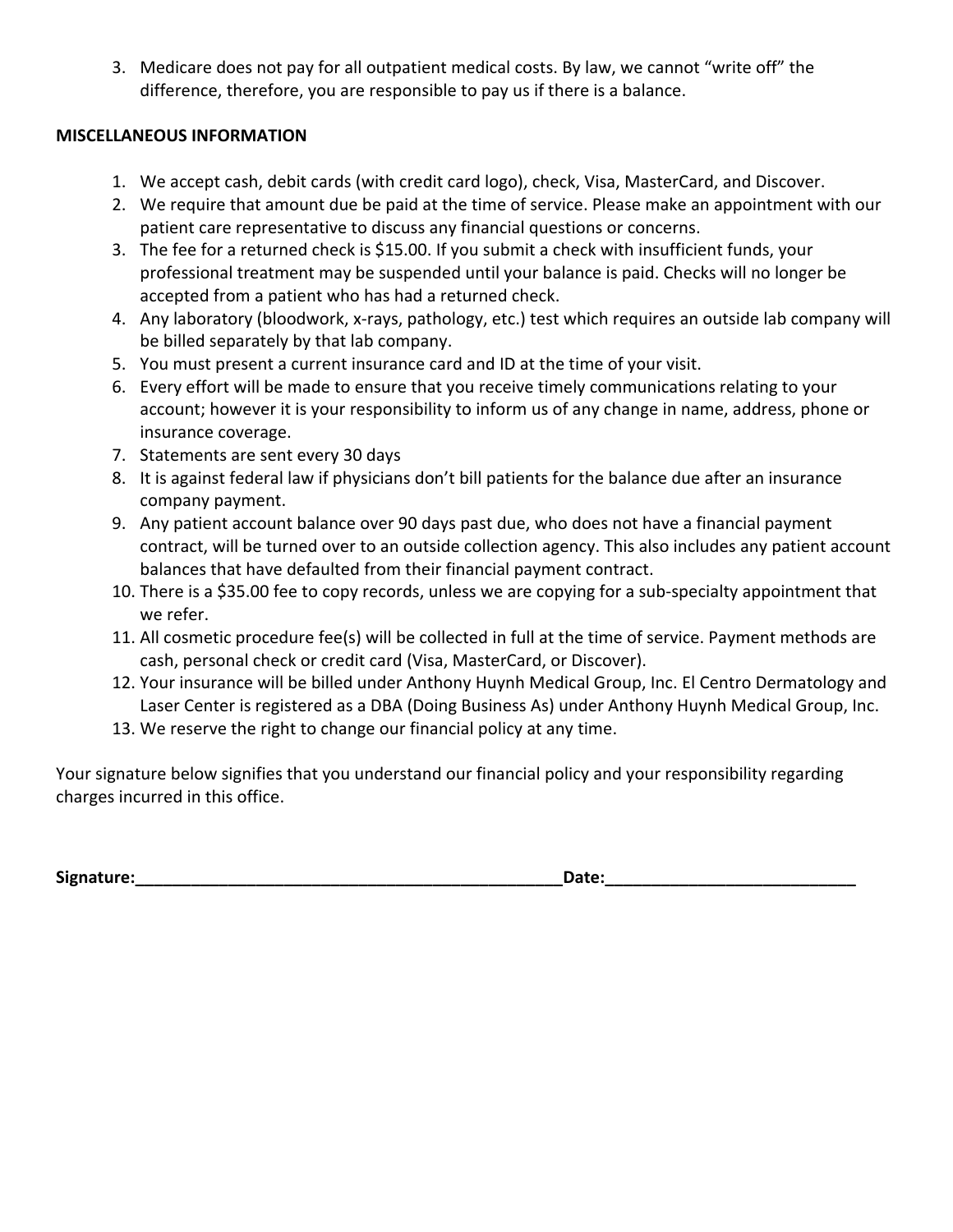

# **ACKNOWLEDGEMENT OF OFFICE POLICIES**

**Patient Name: \_\_\_\_\_\_\_\_\_\_\_\_\_\_\_\_\_\_\_\_\_\_\_\_\_\_\_\_\_\_\_\_\_\_\_\_\_\_ Date of Birth: \_\_\_\_\_\_\_\_\_\_\_\_\_\_\_\_\_\_\_\_\_\_\_\_\_\_\_\_\_\_\_\_\_\_\_**

Please review and initial each policy listed below:

|                               |                                                                                                                                                                                                                                                                | Receipt of Notice of Privacy Practices: Effective date 6/1/2015: I acknowledge that I will receive a copy of the<br>"Notice of Privacy Practices" upon request. I have had the opportunity to review the Notice of Privacy Practices of<br>Anthony Huynh Medical Group, Inc. DBA El Centro Dermatology and Laser Center. (This document is available at<br>our front desk or on www.elcentrodermatology.com) I may request additional copies at any time. If there is any<br>amended "Notice of Privacy Practices," they will be available upon request at my next appointment.                                                                                                                                                                                                                                       |  |  |  |
|-------------------------------|----------------------------------------------------------------------------------------------------------------------------------------------------------------------------------------------------------------------------------------------------------------|-----------------------------------------------------------------------------------------------------------------------------------------------------------------------------------------------------------------------------------------------------------------------------------------------------------------------------------------------------------------------------------------------------------------------------------------------------------------------------------------------------------------------------------------------------------------------------------------------------------------------------------------------------------------------------------------------------------------------------------------------------------------------------------------------------------------------|--|--|--|
|                               |                                                                                                                                                                                                                                                                | Consent to Treatment: The nature of many if not most dermatology consultations is that unclothed skin and body<br>examination is indicated. Often another El Centro Dermatology and Laser Center staff member may be present, in<br>general this is for both the patient and provider's protection and to assist in the patient's care. I give my consent<br>for examination with or without another El Centro Dermatology and Laser Center staff member present, and<br>treatment including biopsies and excision and injections, as discussed with my provider. Each scheduled medical<br>appointment in our office is considered an office visit and will be billed to your insurance. Please note that any<br>procedure performed in the office may be billed separately and in addition to the office visit fee. |  |  |  |
|                               | to them directly.                                                                                                                                                                                                                                              | Release of Medical Information: I authorize the release of medical information to my primary care or referring<br>physician, to consultants if needed, and as necessary to process insurance claims, and prescriptions. If at any time<br>you should need a copy of your complete medical record, we require a written release to be signed and dated. The<br>form is available from our front office staff. Please allow 10-15 business days to complete your request. If your<br>request is urgent, please ask to speak with the practice manager to expedite your request. If one of your other<br>treating physicians requires records for continuation of care, their office may request these specific items be faxed                                                                                           |  |  |  |
| $\square$ Do $\square$ Do Not | Authorize Release of Medical Information to Family Members: $\Box$ I Do $\Box$ I Do Not wish to authorize El Centro<br>Dermatology and Laser Center and its designated representatives to release my medical information to my spouse,<br>parent, or guardian. |                                                                                                                                                                                                                                                                                                                                                                                                                                                                                                                                                                                                                                                                                                                                                                                                                       |  |  |  |
|                               |                                                                                                                                                                                                                                                                |                                                                                                                                                                                                                                                                                                                                                                                                                                                                                                                                                                                                                                                                                                                                                                                                                       |  |  |  |
|                               |                                                                                                                                                                                                                                                                |                                                                                                                                                                                                                                                                                                                                                                                                                                                                                                                                                                                                                                                                                                                                                                                                                       |  |  |  |
|                               |                                                                                                                                                                                                                                                                | Unaccompanied Minors (Under 18 Years Old): I understand that El Centro Dermatology and Laser Center is unable<br>to treat unaccompanied minors unless prior consent is obtained from a parent or legal guardian. Non-emergency<br>treatment will be denied unless we have this consent. New patient minors must have a parent or legal guardian<br>present for the new patient exam. Existing patients, who are under the age of 18, may provide us with a signed<br>Minor Consent Form (available from our front office staff). I understand that I must make arrangements for<br>payment of copay or other fees as needed at the time of service.                                                                                                                                                                   |  |  |  |
|                               | record to confirm your identification.                                                                                                                                                                                                                         | Proof of Identity: El Centro Dermatology and Laser Center requires proof of identity on file. I understand that I will<br>be asked to provide a photo ID such as a driver's license at check-in. This copy will be kept in your private medical                                                                                                                                                                                                                                                                                                                                                                                                                                                                                                                                                                       |  |  |  |
|                               |                                                                                                                                                                                                                                                                | I authorize you to send me practice related emails.                                                                                                                                                                                                                                                                                                                                                                                                                                                                                                                                                                                                                                                                                                                                                                   |  |  |  |

By signing this Acknowledgment of Office Policies you acknowledge that you have read, understand and accept the above policies.

**Signature:\_\_\_\_\_\_\_\_\_\_\_\_\_\_\_\_\_\_\_\_\_\_\_\_\_\_\_\_\_\_\_\_\_\_\_\_\_\_\_\_\_\_\_\_\_\_\_\_\_\_\_\_\_\_\_\_\_\_\_\_Date:\_\_\_\_\_\_\_\_\_\_\_\_\_\_\_\_\_\_\_\_\_\_\_\_\_\_\_\_\_**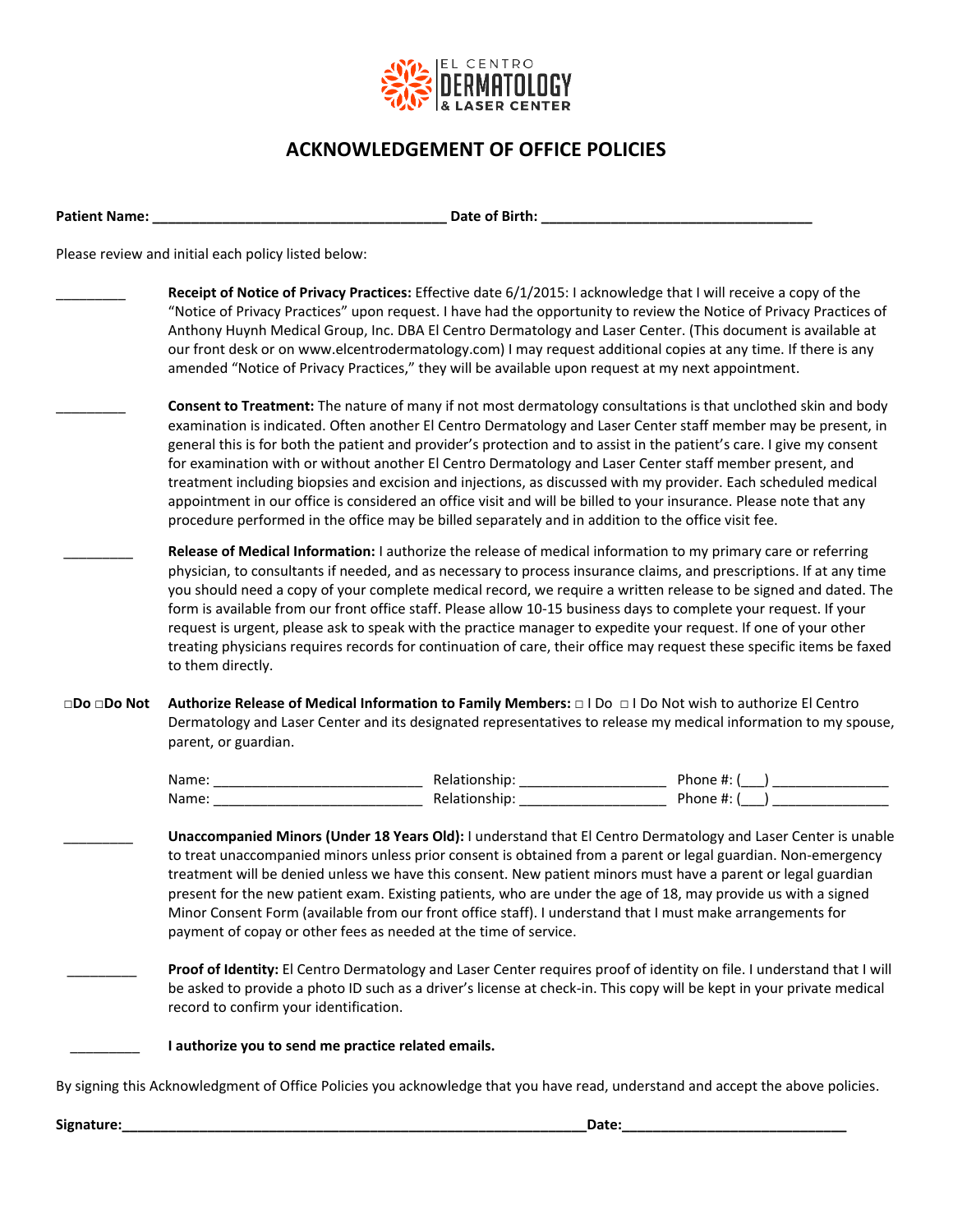

## **DIGITAL CONTENT RELEASE**

Federal law guarantees a patient's right to maintain privacy of medical information. Photographs taken before, during and after medical procedures may be considered part of the medical information.

I hereby authorize Anthony Huynh Medical Group, Inc. DBA El Centro Dermatology, Dr. Anthony Huynh, Dr. Diana Dang, Dr. Fred Shahan and staff representatives, the use of all DIGITAL CONTENT in the form of illustrations, photographs, or other imaging records created in my care, taken of me in conjunction with treatment. Subject to the Scope of Release set forth below, I release Anthony Huynh Medical Group, Inc. DBA El Centro Dermatology, Dr. Anthony Huynh, Dr. Diana Dang, Dr. Fred Shahan and staff representatives the right to these photographs, and I consent to the copyright, publication and use of such photographs.

Scope of Digital Content Release - I authorize the following uses of these photographs:

[Please check one of the following]

- **□ A**. **ANY AND ALL USES.** This includes, but is not limited to: advertising, publicity or promotion in print, visual, or electronic media; communications to physicians; publication in medical journals and/or textbooks for physician education; and for use in physician-to-physician lectures and patient education. Further, I release and discharge Anthony Huynh Medical Group, Inc. DBA El Centro Dermatology, Dr. Anthony Huynh, Dr. Diana Dang, Dr. Fred Shahan and staff representatives, and all parties acting under their license and authority from all rights that I may have in the photographs and from any claim that I may have relating to such use in publication, including any claim for payment in connection with distribution or publication of the photographs.
- **□ B. LIMITED MEDIA USE** by Anthony Huynh Medical Group, Inc. DBA El Centro Dermatology, Dr. Anthony Huynh, Dr. Diana Dang, and Dr. Fred Shahan. Internal use for research and development and quality control; communications to physicians; publication in medical journals and/or textbooks for physician educations; and for use in physicianto-physician lectures.
- **□ C. FOR MEDICAL RECORD ONLY**. This will limit use of any digital content produced of me to Anthony Huynh Medical Group, Inc. DBA El Centro Dermatology, involved office staff, Dr. Anthony Huynh, Dr. Diana Dang, Dr. Fred Shahan and staff representatives.

I understand that once my photographs have been disclosed to Anthony Huynh Medical Group, Inc. DBA El Centro Dermatology, Dr. Anthony Huynh, Dr. Diana Dang, Dr. Fred Shahan and staff representatives, the photographs will no longer be protected by federal privacy laws. Anthony Huynh Medical Group, Inc. DBA El Centro Dermatology, Dr. Anthony Huynh, Dr. Diana Dang, Dr. Fred Shahan and staff representatives, will not use the photographs except as permitted on this authorization form.

I will not be identified by name in any of the published materials. I have the right to revoke this authorization in writing at any time through a written revocation Anthony Huynh Medical Group, Inc. DBA El Centro Dermatology, Dr. Anthony Huynh, Dr. Diana Dang, Dr. Fred Shahan and staff representatives. I hereby release Anthony Huynh Medical Group, Inc. DBA El Centro Dermatology, Dr. Anthony Huynh, Dr. Diana Dang, Dr. Fred Shahan and staff representatives, its successors, affiliates and assigns, from any claim, demand, cause of action, or proceeding of whatever nature arising out of any use, publications and/or distribution of my photographs in accordance with the terms of this authorization. I give this Authorization and Release freely and voluntarily. I understand that my physician will provide the service(s) agreed upon even if I do not sign this form.

I certify that I have read this release carefully and fully understand its terms. If I have any questions I can contact Anthony Huynh Medical Group, Inc. DBA El Centro Dermatology, Dr. Anthony Huynh, Dr. Diana Dang, or Dr. Fred Shahan at 760-337- 8500.

If under 18, guardian or parent must sign.

**Signature:\_\_\_\_\_\_\_\_\_\_\_\_\_\_\_\_\_\_\_\_\_\_\_\_\_\_\_\_\_\_\_\_\_\_\_\_\_\_\_\_\_\_\_\_\_\_\_\_\_\_\_\_\_\_\_\_\_\_\_\_\_\_\_\_\_\_\_\_\_Date\_\_\_\_\_\_\_\_\_\_\_\_\_\_\_\_\_\_\_\_\_\_\_\_\_**

**Printed Name:**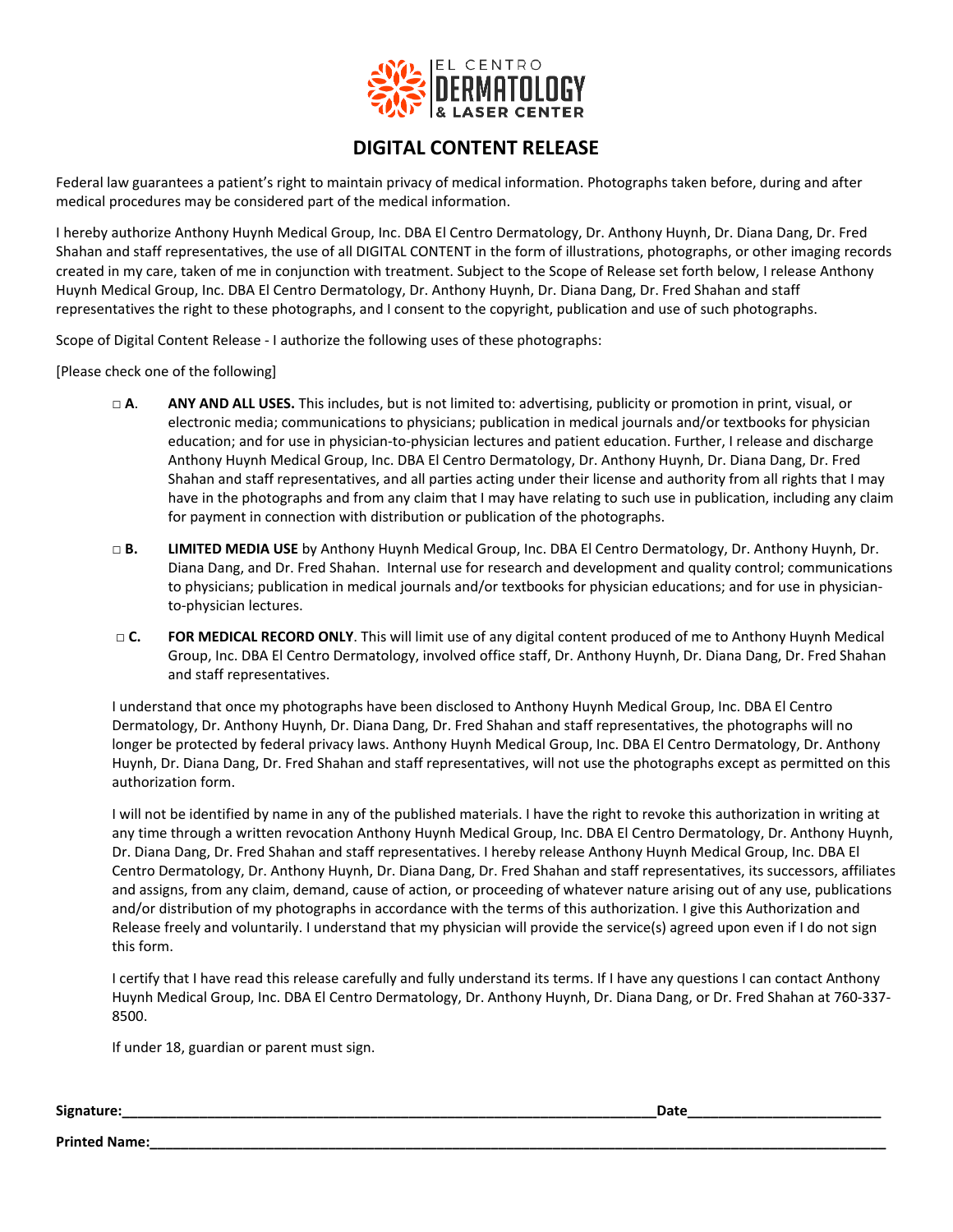

## **REASON FOR TODAY'S VISIT**

(please check as many as you are interested in):

**□Referred by a physician for the following problems (please list your physician and skin problems)**:

\_\_\_\_\_\_\_\_\_\_\_\_\_\_\_\_\_\_\_\_\_\_\_\_\_\_\_\_\_\_\_\_\_\_\_\_\_\_\_\_\_\_\_\_\_\_\_\_\_\_\_\_\_\_\_\_\_\_\_\_\_\_\_\_\_\_\_\_\_\_\_\_\_\_\_\_\_\_\_\_\_\_\_\_\_\_\_\_\_\_\_

\_\_\_\_\_\_\_\_\_\_\_\_\_\_\_\_\_\_\_\_\_\_\_\_\_\_\_\_\_\_\_\_\_\_\_\_\_\_\_\_\_\_\_\_\_\_\_\_\_\_\_\_\_\_\_\_\_\_\_\_\_\_\_\_\_\_\_\_\_\_\_\_\_\_\_\_\_\_\_\_\_\_\_\_\_\_\_\_\_\_\_

\_\_\_\_\_\_\_\_\_\_\_\_\_\_\_\_\_\_\_\_\_\_\_\_\_\_\_\_\_\_\_\_\_\_\_\_\_\_\_\_\_\_\_\_\_\_\_\_\_\_\_\_\_\_\_\_\_\_\_\_\_\_\_\_\_\_\_\_\_\_\_\_\_\_\_\_\_\_\_\_\_\_\_\_\_\_\_\_\_\_\_

\_\_\_\_\_\_\_\_\_\_\_\_\_\_\_\_\_\_\_\_\_\_\_\_\_\_\_\_\_\_\_\_\_\_\_\_\_\_\_\_\_\_\_\_\_\_\_\_\_\_\_\_\_\_\_\_\_\_\_\_\_\_\_\_\_\_\_\_\_\_\_\_\_\_\_\_\_\_\_\_\_\_\_\_\_\_\_\_\_\_\_

\_\_\_\_\_\_\_\_\_\_\_\_\_\_\_\_\_\_\_\_\_\_\_\_\_\_\_\_\_\_\_\_\_\_\_\_\_\_\_\_\_\_\_\_\_\_\_\_\_\_\_\_\_\_\_\_\_\_\_\_\_\_\_\_\_\_\_\_\_\_\_\_\_\_\_\_\_\_\_\_\_\_\_\_\_\_\_\_\_\_\_

\_\_\_\_\_\_\_\_\_\_\_\_\_\_\_\_\_\_\_\_\_\_\_\_\_\_\_\_\_\_\_\_\_\_\_\_\_\_\_\_\_\_\_\_\_\_\_\_\_\_\_\_\_\_\_\_\_\_\_\_\_\_\_\_\_\_\_\_\_\_\_\_\_\_\_\_\_\_\_\_\_\_\_\_\_\_\_\_\_\_\_

\_\_\_\_\_\_\_\_\_\_\_\_\_\_\_\_\_\_\_\_\_\_\_\_\_\_\_\_\_\_\_\_\_\_\_\_\_\_\_\_\_\_\_\_\_\_\_\_\_\_\_\_\_\_\_\_\_\_\_\_\_\_\_\_\_\_\_\_\_\_\_\_\_\_\_\_\_\_\_\_\_\_\_\_\_\_\_\_\_\_\_

\_\_\_\_\_\_\_\_\_\_\_\_\_\_\_\_\_\_\_\_\_\_\_\_\_\_\_\_\_\_\_\_\_\_\_\_\_\_\_\_\_\_\_\_\_\_\_\_\_\_\_\_\_\_\_\_\_\_\_\_\_\_\_\_\_\_\_\_\_\_\_\_\_\_\_\_\_\_\_\_\_\_\_\_\_\_\_\_\_\_\_

\_\_\_\_\_\_\_\_\_\_\_\_\_\_\_\_\_\_\_\_\_\_\_\_\_\_\_\_\_\_\_\_\_\_\_\_\_\_\_\_\_\_\_\_\_\_\_\_\_\_\_\_\_\_\_\_\_\_\_\_\_\_\_\_\_\_\_\_\_\_\_\_\_\_\_\_\_\_\_\_\_\_\_\_\_\_\_\_\_\_\_

□**Skin exam (please list any particular growths you are concerned with):**

**□Other (please describe):** \_\_\_\_\_\_\_\_\_\_\_\_\_\_\_\_\_\_\_\_\_\_\_\_\_\_\_\_\_\_\_\_\_\_\_\_\_\_\_\_\_\_\_\_\_\_\_\_\_\_\_\_\_\_\_\_\_\_\_\_\_\_\_\_\_\_\_\_

Where is it? \_\_\_\_\_\_\_\_\_\_\_\_\_\_\_\_\_\_\_\_\_\_\_\_\_\_\_\_\_\_\_\_\_\_\_\_\_\_\_\_\_\_\_\_\_\_\_\_\_\_\_\_\_\_\_\_\_\_\_\_\_\_\_\_\_\_\_\_\_\_\_\_\_\_\_\_\_\_\_

How long have you had it? \_\_\_\_\_\_\_\_\_\_\_\_\_\_\_\_\_\_\_\_\_\_\_\_\_\_\_\_\_\_\_\_\_\_\_\_\_\_\_\_\_\_\_\_\_\_\_\_\_\_\_\_\_\_\_\_\_\_\_\_\_\_\_\_\_\_\_

Are you using anything for it? \_\_\_\_\_\_\_\_\_\_\_\_\_\_\_\_\_\_\_\_\_\_\_\_\_\_\_\_\_\_\_\_\_\_\_\_\_\_\_\_\_\_\_\_\_\_\_\_\_\_\_\_\_\_\_\_\_\_\_\_\_\_\_\_\_

**□Follow up visit (please list skin problem)**

□**Laser Tattoo Removal (please list what areas you are thinking about treating):**

#### □**Laser Skin Rejuvenation for Wrinkles, Brown Spots, or Acne Scarring**:

□**Skin care consultation (please list your skin care interest):**

- □ Skin Care Recommendations for Oily or Acne Prone Skin
- □ Skin Care Recommendations for Dry/Sensitive Skin
- □ Skin Care Recommendations for Combination Skin

□**Sunscreen recommendations:**

□**Botox or Restylane (wrinkle fillers and lip injections)**